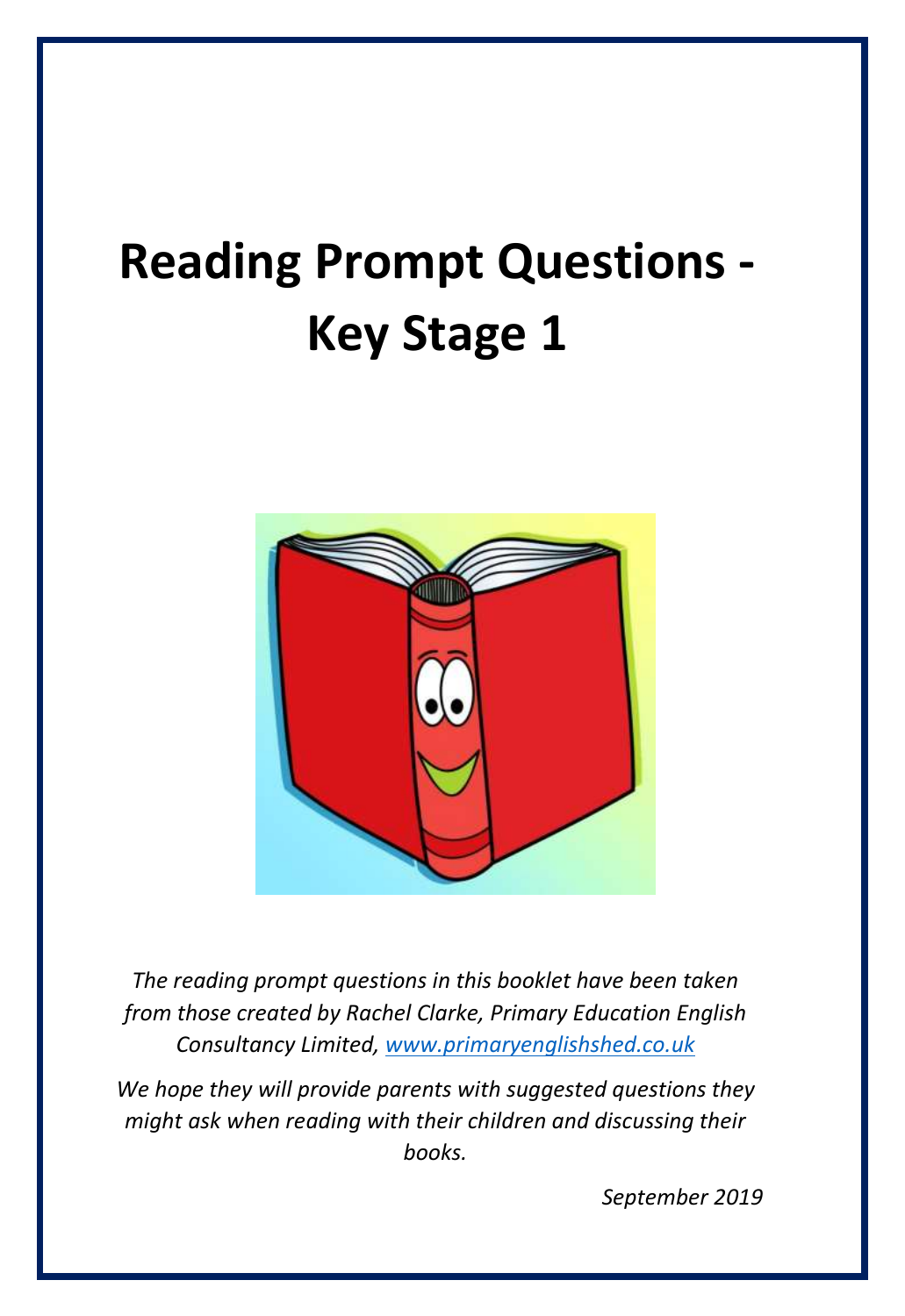#### **Draw on knowledge of vocabulary to understand texts**

What does this… word/phrase/sentence… tell you about… character/setting/mood etc?

Highlight a key phrase or line. By using this word, what effect has the author created?

In the story, 'x' is mentioned a lot. Why?

The writer uses words like … to describe …. What does this tell you about a character or setting?

What other words/phrases could the author have used?

The writer uses …words/phrases…to describe … How does this make you feel?

How has the writer made you and/or character feel …happy /sad/angry/ frustrated/lonely/bitter etc? Can you find those words?

Which words and /or phrases make you think/feel…?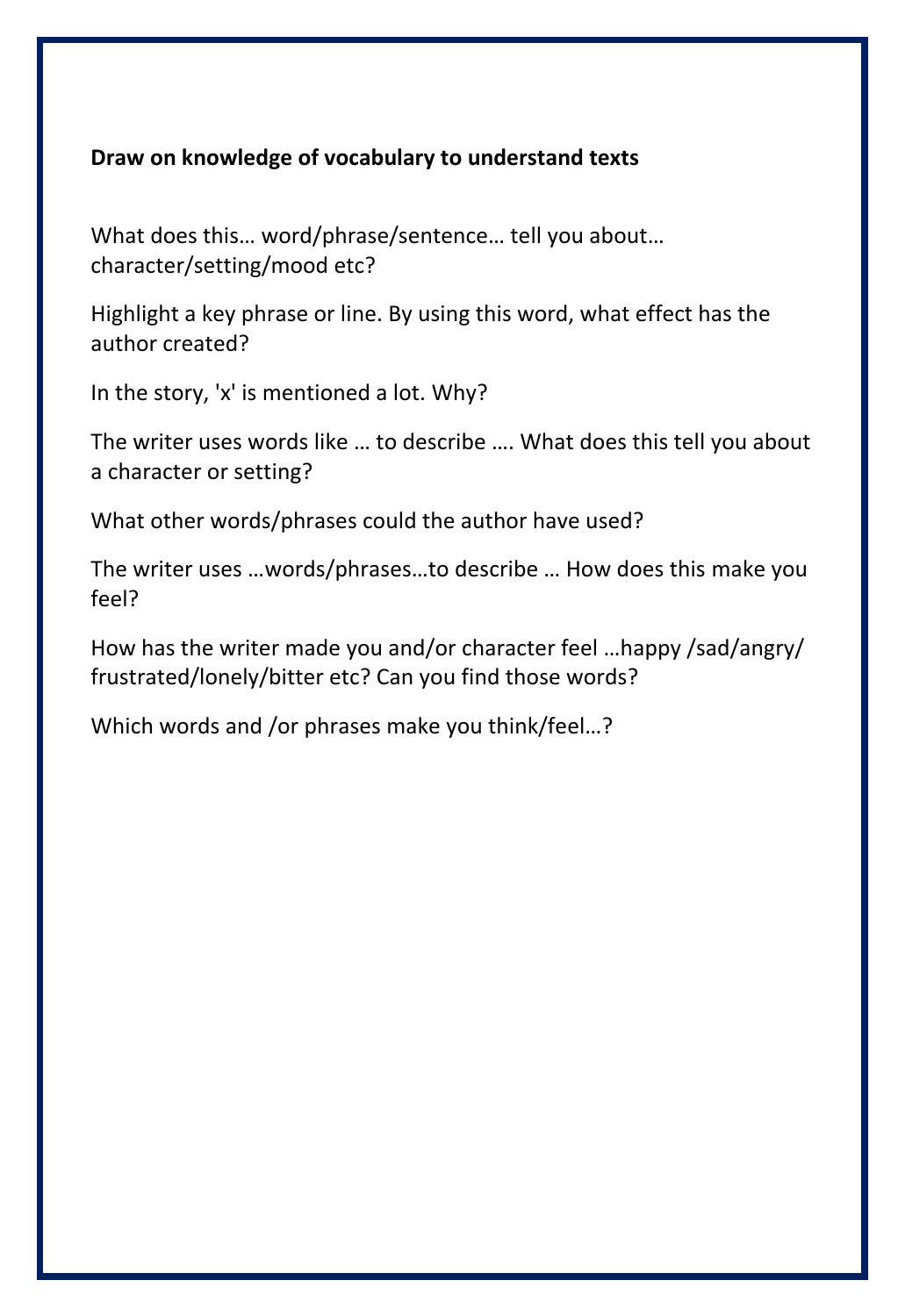## **Identify and explain key aspects of fiction and non-fiction texts, such as characters, events, titles and information**

Where/when does the story take place?

What did s/he/it look like?

Who was s/he/it?

Where did s/he/it live?

Who are the characters in the book?

Where in the book would you find…?

What do you think is happening here?

What happened in the story?

What might this mean?

Through whose eyes is the story told?

Which part of the story best describes the setting?

What part of the story do you like best?

What evidence do you have to justify your opinion?

Find, it. Prove it.

How do the title/contents page/chapter headings/glossary/index… help me find information in this book?

Which part of the text should I use to find…?

Why has the author organised the information like this?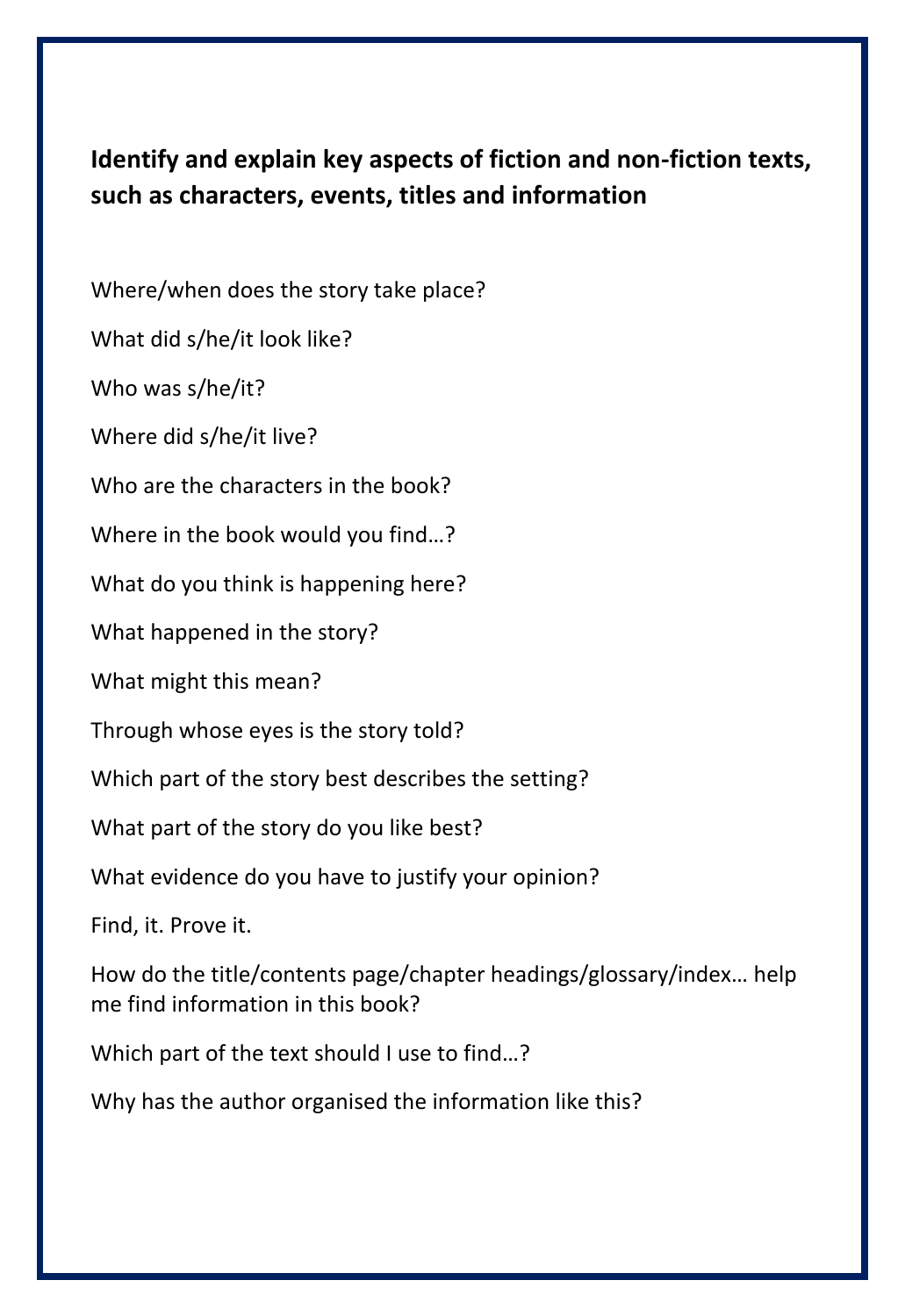#### **Identify and explain the sequence of events in texts**

What happens first in the story?

Use three sentences to describe the beginning, middle and end of this text?

You've got 'x' words; sum up this story.

Sort these sentences/paragraphs/chapter headings from the story

Make a table/chart to show what happens in different parts of the story

Why does the main character do 'x' in the middle of the story?

How does the hero save the day in the story?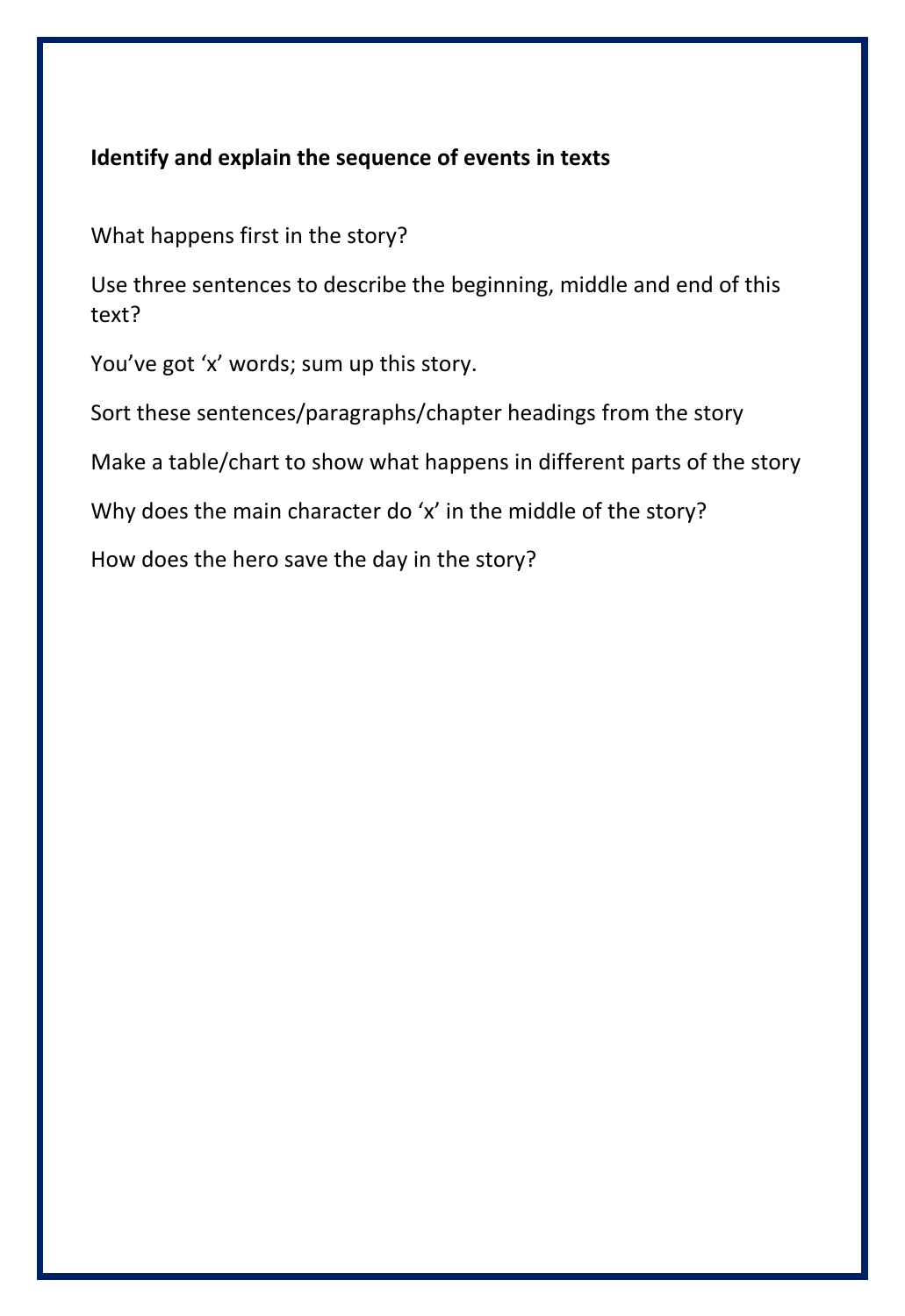### **Make inferences from the text**

What makes you think that?

Which words give you that impression?

How do you feel about…?

Can you explain why…?

I wonder what the writer intended?

I wonder why the writer decided to…?

What do these words mean and why do you think the author chose them?